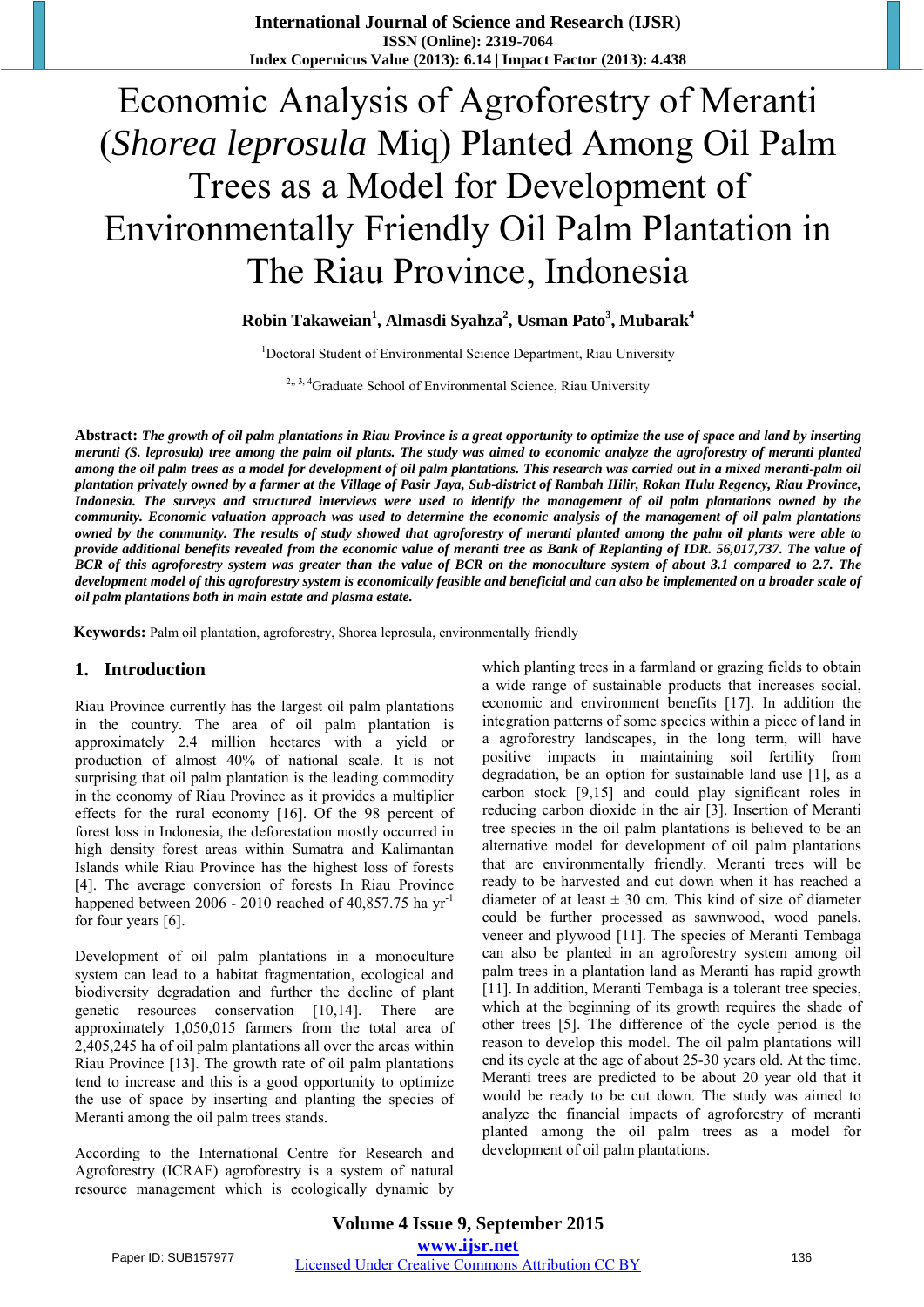## **International Journal of Science and Research (IJSR) ISSN (Online): 2319-7064 Index Copernicus Value (2013): 6.14 | Impact Factor (2013): 4.438**

## **2. Research Method**

### **2.1. Research Site**

The study was carried out at Pasir Jaya village, subdistrict of Rambah Hilir, Rokan Hulu Regency, Riau Province, Indonesia. The location was chosen because some of the farmers have planted this type of Meranti inserted among the oil palm trees within their own plantation lands.



**Figure 1:** Map of Research Location

#### **2.2. Collection Data**

Collection of data and informations related to the monoculture management of oil palm plantations and agroforestry system of meranti planted among palm oil trees was conducted by surveys and structured interviews. The surveys and structured interviews were carried out to the farmers owning and managing the palm oil plantations that were mixed with meranti trees. The survey was undertaken using list of questions that had previously been prepared. The questions cover all the aspects related to the cost required to pay the palm oil plantations management as well as the revenue taken from the plantations. The economic analysis of the collected data is carried out using the economic valuation approach. The components that were analysed included age of recycling of Meranti and Palm oil trees (years), planting distance among Meranti and oil Palm trees as well as planting patterns (meter), the cost of production of fruit fresh bunches (FFB), the amount of FFB production (meter square), the amount of meranti wood production (meter square), the price of FFB at farmer level (IDR), the selling price of meranti (IDR) and the interest rate or discount rate assumed to be 10% year<sup>-1</sup>.

#### **2.3. Data Analysis**

The valuation of economic analysis carried out through calculating all the components associated with the costbenefit analysis. Based on the value of each of these components will be calculated:

1) CBR or *Net* B/C, using the formula:

$$
Net \quad B/C \quad = \quad \frac{\sum_{t=1}^{n} \frac{B_{t} - C_{t}}{(1+i)^{t}}}{\sum_{t=1}^{n} \frac{C_{t}}{(1+i)^{t}}}
$$

Explanation :

 $B_t$  = Gross revenue at the year t;

 $C_t$  = Gross Cost at the year t;

*n* = Economic age of agroforestry model of Meranti-Palm Oil Plams; and

 *i* = *discount rate* 

Measurement criteria applied are if Net  $B/C > 1$  then the development of agroforestry of Meranti mixed with oil palm plants considered as profitable. On the other hand if the Net  $B / C < 1$ , then the development of agroforestry of Meranti mixed with palm oil plants is considered as not profitable and suggested not to be continued.

2) *Net Present Value (NPV)* is calculated using this formula:  $(B_t - C_t)$ 

$$
NPV = \sum \frac{(B_t - C_t)}{(1 + i)^t}
$$

Explanation:

 $B_t$  = Revenue of agroforestri meranti – oil palm plants at the time t;

 $C<sub>t</sub>$  = Cost of management of agroforestri meranti- oil palm plants at time t

*t* = Economic age of Meranti inserted into palm oil plantation area, and

*i = Discount rate*

Measurement criteria applied are if value of  $NPV > 0$  then the development of agroforestry of Meranti mixed with oil plam plants is considered as profitable. On the other hand if the value of  $NPV < 0$ , then the development of agroforestry of Meranti mixed with oil plam plants is considered as not profitable and suggested not be continued. While if the value of  $NPV = 0$ , it means that cost and revenue on developing the agroforestry of Meranti with the oil palm plants is just equal.

To calculate the value of the Meranti trees then tree volume calculation was carried out according to [8]. The formula used to calculate the volume of a tree is as follows:

$$
V = \frac{1}{4} \pi D^2 Hf
$$

Explanation:  $V =$  Volume of the log  $(m<sup>3</sup>)$  $D =$  Diameter at breast height (cm)  $H =$ High of the trees (m)  $f =$ Constanta  $(0,7)$ 

The comparison method was used to estimate the number of production factors and the amount of production of FFB per year on monoculture pattern of oil palm plantations and agroforestry Meranti mixed with oil palm plantation in the last (early of planting) and in the future time (the end of the plantation cycle).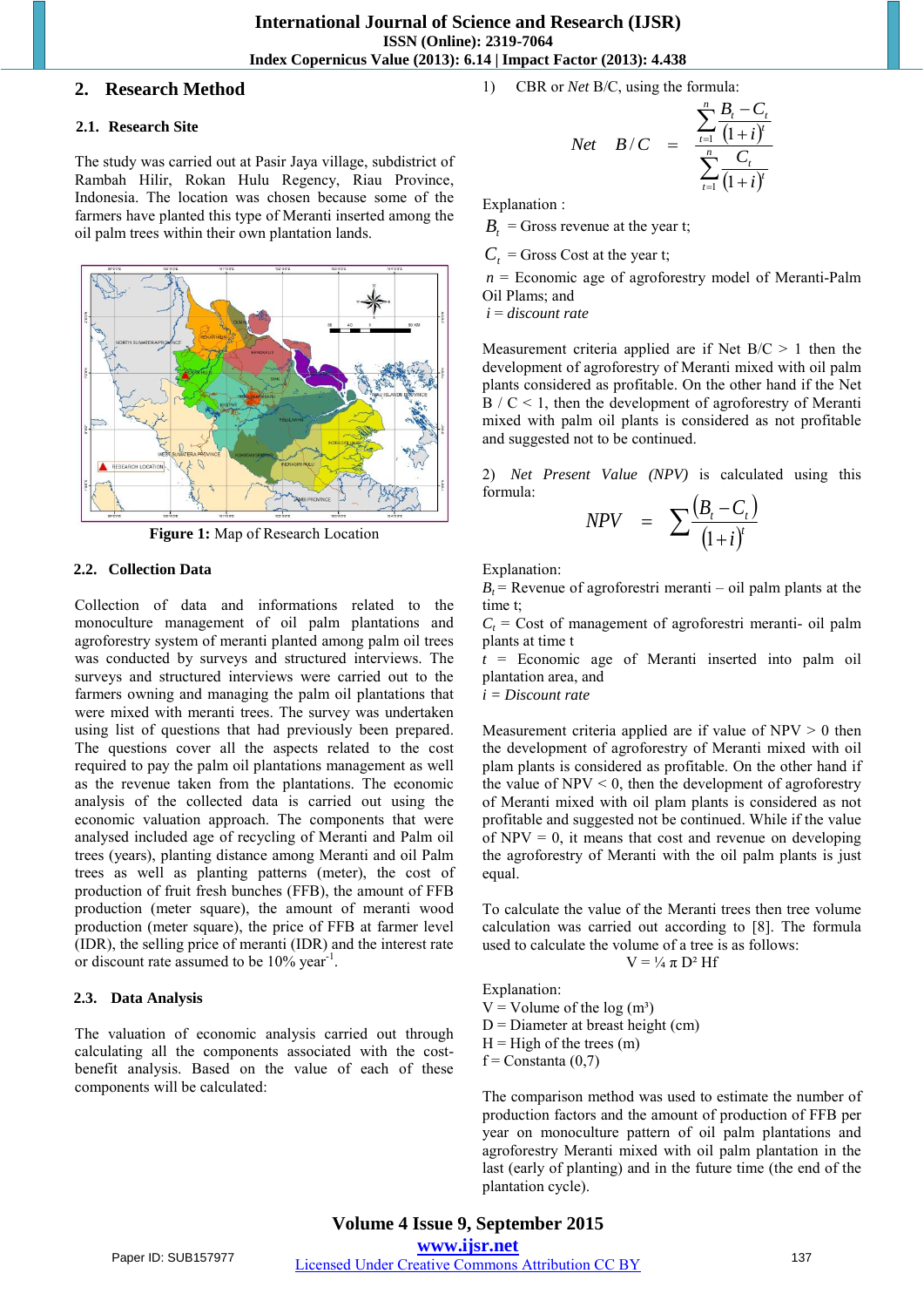# **3. Result and Discussion**

# **3.1. Economic Value of Meranti Tree**

The economic value obtained from agroforestry of meranti planted among oil palm trees was not only from the value of oil production in the form of FFB but also derived from the

economic value of meranti trees cut down when the oil palm plants to be replanted. The projections of diameter growth and height of the Meranti tree was predicted by using a nonlinier regression equation. The projected growth both meranti tree diameter, height and volume of standing tree as well as the price is presented in Table 1.

| <b>Table 1:</b> Projection of Diameter Growth, Height and Volume of Meranti (S. <i>leprosula</i> ) and Price of Sawnwood of Meranti |  |  |  |
|-------------------------------------------------------------------------------------------------------------------------------------|--|--|--|
|-------------------------------------------------------------------------------------------------------------------------------------|--|--|--|

| Age of  | Projection of Growth |        | Volume of | Volume of      | Price per Log    | Total Price ha                     |              |
|---------|----------------------|--------|-----------|----------------|------------------|------------------------------------|--------------|
| Meranti | Diameter             | Height | BTH       | Standing       | Tree             | (IDR/m <sup>3</sup> ) <sup>d</sup> | $(IDR/ha)^e$ |
| (year)  | (cm)                 | (m)    | $(m)^a$   | Tree $(m^3)^b$ | $(m^3ha^{-1})^c$ |                                    |              |
| 10      | 19.62                | 13.58  | 7.06      | 0.15           | 13.44            | 882,000                            | 11,857,858   |
|         | 26.00                | 17.82  | 9.27      | 0.34           | 30.98            | 1,125,680                          | 34,872,495   |
| 20      | 27.92                | 19.45  | 10.11     | 0.43           | 38.99            | 1,436,685                          | 56,017,737   |
| 25      | 28.58                | 20.01  | 10.41     | 0.47           | 42.03            | 1,833,615                          | 77,071,384   |

Explanation:

a= Branchless Tree Height (0.52 of total height)

b= Volume of Standing Tree

c= 82 % of total tree volume in per hectar

d= Price of standing tree and it is assumed that the increase of price is 5 % a year.

e= Total price without counting the price of wood over the BTH

Table 1 shows that when Meranti reach the age of 20 year old, log diameter will be about 27.92 cm, while the total tree height is 19.45 m. If the branchless tree height (BTH) is assumed by a ratio of 0.52 of the total height then the branchless tree height average is 10.11 m, so that the average volume of a tree is  $0.43 \text{ m}^3$ . There were about 110 Meranti trees in every hectar area of palm oil plantation while there will be about 82% of them can be harvested in the age of 20 year old. Therefore there would be about 90 trees of Meranti to be harvested in a hectar of area so that would produce volume of processed wood about  $38.99 \text{ m}^3$ . This is out of the above part of the trees (above the branchless height tree) which can also still be used for other various purposes.

Assuming that the market price of meranti timber is IDR.  $2,000,000/m<sup>3</sup>$  and price of standing timber is 40%, then the price of standing timber is IDR. 800,000/m<sup>3</sup>. Assuming that the price is increasing of 5% per year, then in 2025 the price

of standing meranti timber will be IDR. 1,436,685/m<sup>3</sup>. This means that additional revenue from the sales of meranti timber at the end of the cycle of oil palm plantations (25 year old) is IDR. 56,017,737 excluding in the above part of the branchless height tree that could also be sold. Agroforestry of Meranti planted into the oil palm plantations will be so beneficial for the community. This is because the growth of *S. leprosula* is relatively faster than other species of meranti trees [12,11,7]. Therefore this could be a significant consideration for the farmer to choose *S. leprosula* as a Bank of Replanting (BoR) at the end of cycle of their oil palm plantations. The BoR could be economically beneficial in supporting the replanting activities for their plantations.

# **3.2. Economic Value of Oil Palm Plantation**

To calculate the production of oil palm plantation harvested, the comparative data taken from the Indonesian Oil Palm Research Institute (IOPRI) are needed. Furthermore, the data will be compared with data of FFB oil palm plantation of the study location. The expected result is to obtain ratio between the two kinds of data that will be required when determining the projection of production in the future. The FFB production data taken from IOPRI for land suitability S-3 and the oil palm plantation owned by the communities in research location and the ratio are presented in Table 2.

| Table 2: Production Ratio of IOPRI compared with Production of Monoculture Oil Palm Plantations at the age of 9 to 13 year |  |
|----------------------------------------------------------------------------------------------------------------------------|--|
|                                                                                                                            |  |

| VIU.            |                                                           |                      |       |                       |       |
|-----------------|-----------------------------------------------------------|----------------------|-------|-----------------------|-------|
| Age of Palm Oil | Production of FFB (Kg ha <sup>-1</sup> year <sup>-1</sup> |                      |       |                       |       |
| Tree            | IOPRI*                                                    | Monoculture System** |       | Agroforestry System** |       |
| (year)          |                                                           | Average              | Ratio | Average               | Ratio |
|                 | 25,938                                                    | 17,250               | 0.66  | 16,950                | 0.65  |
| 10              | 27,593                                                    | 18,600               | 0.67  | 18,300                | 0.66  |
| 11              | 27,600                                                    | 20,250               | 0.73  | 19,800                | 0.72  |
| 12              | 27,614                                                    | 20,260               | 0.73  | 19,660                | 0.71  |
| 13              | 27,572                                                    | 20,230               | 0.73  | 19,480                | 0.71  |
| Average         | 27,264                                                    | 19,318               | 0.71  | 18,838                | 0.69  |

Explanation:

\*Source: IOPRI

\*\*The data taken from research location

At the age of 25 year old, production of FFB of monoculture system of oil palm plantations is 11,287 kg, while production of FFB taken from agroforestry system is 10,233 kg. In total FFB production of monoculture oil palm plantations was 336,356 kg and the production of research site (agroforestry of oil palm plantation mixed with meranti)

# **Volume 4 Issue 9, September 2015 www.ijsr.net** Paper ID: SUB157977 Licensed Under Creative Commons Attribution CC BY 138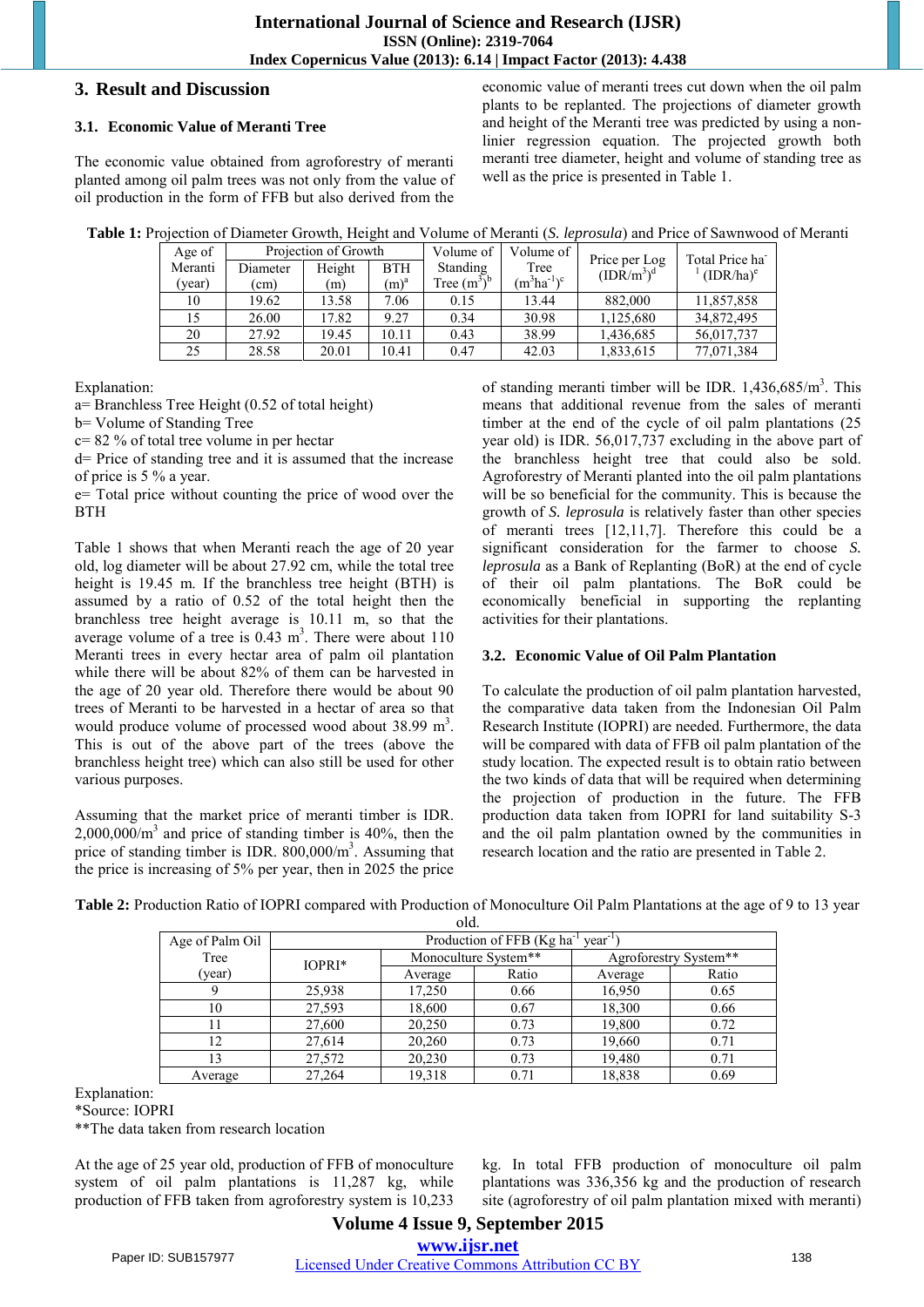### **International Journal of Science and Research (IJSR) ISSN (Online): 2319-7064 Index Copernicus Value (2013): 6.14 | Impact Factor (2013): 4.438**

is 329,978 kg. The production of both systems is still below the production IOPRI that is reaching 475,229 kg. After the estimation of price and projections of production of FFB obtained, the revenue from oil palm plantations that are managed either in monoculture or in agroforestry patterns mixed with meranti among the oil palm plantations can be known. Net revenue from the monoculture system of oil palm plantation in one cycle (25 years) were IDR. 367,826,527 whereas the net income gained from the agroforestry system of meranti planted among the oil palm plantations were IDR. 357,138,999 (the difference were of IDR. 10,687,528). If the selling price of meranti timber at the end of cycle is taken into account, the net income of meranti agroforestry patterns among oil palm plants amounted to IDR. 413,156,736 as shown in Figure 2.



**Figure 2:** Projection of Net Total Income of Monoculture oil palm plantations and the Agroforestry of Meranti mixed with oil Palm Plants in one cycle (25 year).

Figure 2 shows that the management of oil palm plantations will be able to provide net income after the plant is 5 year old. Net revenue of monoculture oil palm plantations and agroforestry of meranti planted among oil palm plants is directly proportional to the amount of production, the higher the number of production the higher the net income earned by the farmers. The significant difference between the net revenue of the two patterns of oil palm planting is due to the existence of meranti planted among palm oil plants that in which its timber could be sold at the end cycle to get extra income. The additional income of IDR. 200,690,528 gained by the farmers from Meranti as a product of high economic value planted among the main crop (oil palm plants). This additional revenue would be able to be utilised by the farmers as a Bank of Replanting (BoR) to rebuild and manage their oil palm plantations.

#### **3.3. Cost Analysis**

The cost component that has been taken into account in this study is cost of investment and working capital. The working capital is devided into two namely fixed costs and variable costs. Total costs required to manage the two models of oil palm plantations is presented in Figure 3.



**Figure 3:** Projection of working cost of Monoculture dan Agroforestry Patterns for a cycle (25 year)

Figure 3 shows that the total cost of production between monoculture oil palm plantations and agroforestry mixed with meranti showed the same pattern. The total cost required to manage the monoculture oil palm plantation were IDR. 135,889,221 whereas for the cost required for agroforestry mixed with meranti planted among the palm oil plants were about IDR. 134,717,802.

#### **3.4. Cost-Benefit Analysis**

The benefit cost ratio as well as the net present value between the monoculture and agroforestry system is shown in Table 3.

**Table 3:** Calculation of total cost and revenue, benefit cost ratio as well as net present value in both monoculture and agroforestry system of oil palm plantations

| Silviculture | Result of Calculation      |                                   |            |            |  |
|--------------|----------------------------|-----------------------------------|------------|------------|--|
| models       | <b>Total Cost</b><br>(IDR) | <b>Total Net</b><br>Revenue (IDR) | <b>BCR</b> | <b>NPV</b> |  |
| Monoculture  | 135,889,221                | 367,826,527                       | 2.7        | 91,056,318 |  |
| System       |                            |                                   |            |            |  |
| Agroforestry | 134,717,802                | 413,156,736                       | 3.1        | 92,771,093 |  |
| System       |                            |                                   |            |            |  |

Results of the cost-benefits analysis of monoculture oil palm plantations and agroforestry mixed with meranti planted among the oil palm trees show that the value of BCR of both system were 2.7 and 3.1 respectively. Both of these BCR values were greater than 1.0. This indicates that revenue earned is greater than cost to be paid. It also indicates that both of management system are highly beneficial. However based on the BCR analysis, agroforestry system is much more beneficial compared to the monoculture one. The value of NPV of monoculture oil palm plantations for the discount factor of 10% is IDR. 91,056,318. This figure represents sum of all the present value of net income in each year over the analysis period. A positive value of NPV indicates that oil palm plantations managed by the community financially feasible to develop. Similarly, The NPV value of agroforestry meranti among oil palm found were IDR. 92,771,093. These facts support the conclusion that the model of agroforestry mixed with meranti among the oil palm trees is feasible to develop. Development model of oil palm plantations through agroforestry mixed with meranti

**Volume 4 Issue 9, September 2015 www.ijsr.net** Paper ID: SUB157977 Licensed Under Creative Commons Attribution CC BY 139